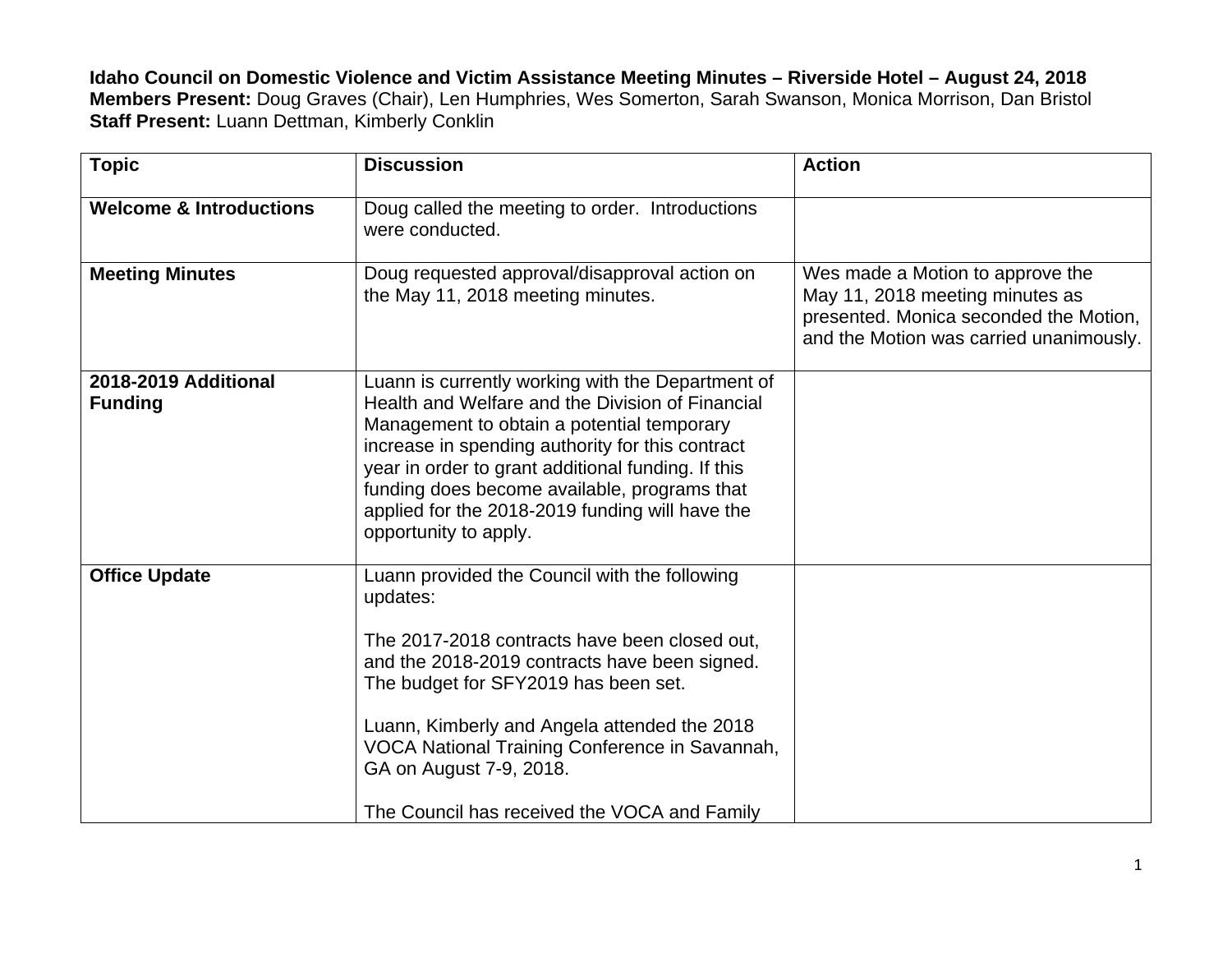|                          | Violence federal awards. Both award amounts<br>were an increase over last year's award amounts.                                                                                                                          |                                                                                                                                                                                          |
|--------------------------|--------------------------------------------------------------------------------------------------------------------------------------------------------------------------------------------------------------------------|------------------------------------------------------------------------------------------------------------------------------------------------------------------------------------------|
|                          | The Council sponsored two Investigating Child<br>Abuse and Neglect trainings. One in Salmon on<br>July 23-24, 2018 and one in Post Falls on July 26-<br>27, 2018. Evaluations from both trainings were<br>very positive. |                                                                                                                                                                                          |
|                          | The Council will be sponsoring two Investigation<br>and Intervention of Family and Domestic Violence<br>trainings in Idaho Falls on August 27-29, 2018 and<br>September 25-27, 2018.                                     |                                                                                                                                                                                          |
|                          | The Council will be partnering with the Idaho<br>Coalition Against Sexual & Domestic Violence for<br>sexual assault training in September 12-13, 2018.                                                                   |                                                                                                                                                                                          |
|                          | The Council will be sponsoring two "Hope<br>Conquers ACE's" Conferences. One in Driggs on<br>September 6, 2018 and one in Malad on<br>September 28, 2018.                                                                |                                                                                                                                                                                          |
|                          | The revised Minimum Standards for Domestic<br>Violence Offender Intervention Programs is<br>currently in the Public Review Process until<br>October 31, 2018.                                                            | Luann will provide the Council with any<br>public comment that is received.<br>Pending no public comment the revised<br>Standards will be presented to the<br>Legislature in early 2019. |
| <b>Program Updates</b>   | There were no program updates to report.                                                                                                                                                                                 |                                                                                                                                                                                          |
| <b>Monitoring Update</b> | Kimberly conducted site visits to Programs in<br>Region 1. Luann reported that all of the Victim<br>Assistance Programs have now been monitored.<br>The federal monitoring requirements have been                        | There were no findings that required<br>Council action.                                                                                                                                  |